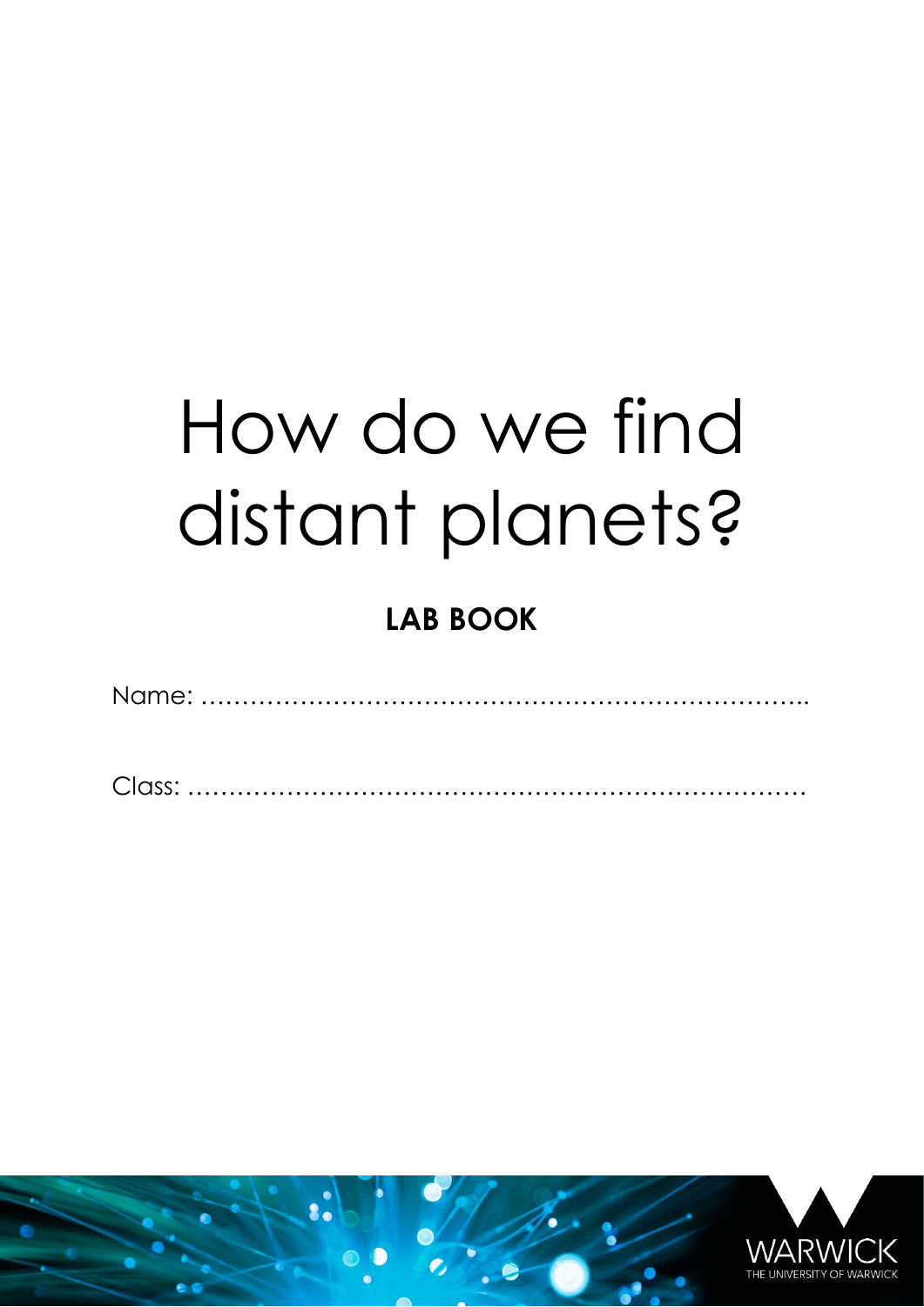# Scale

A **scale** model is a model of an object or group of objects that has changed the size of absolutely everything by the same amount. If I wanted to make a half-size version of a human body, I'd make a model where the total height was half of the real amount, and the arm length was half of the real amount, and the width of their stomach was half of the real amount and the length of the hair was half of the real amount. I'd make everything the right size **relative** to the other parts.



#### **Questions**

1. Why is this LEGO model of Trafalgar square in London a **good scale model**?

…………………………………………………………………………………………………..

…………………………………………………………………………………………………..

2. Can you see anything that is *not* to scale?

…………………………………………………………………………………………………..

…………………………………………………………………………………………………..

3. Why is the tiny LEGO minifigure at the end of this sentence the correct choice to add to this model of Trafalgar square?

………………………………………………………………………………………………….. ………………………………………………………………………………………………….. …………………………………………………………………………………………………..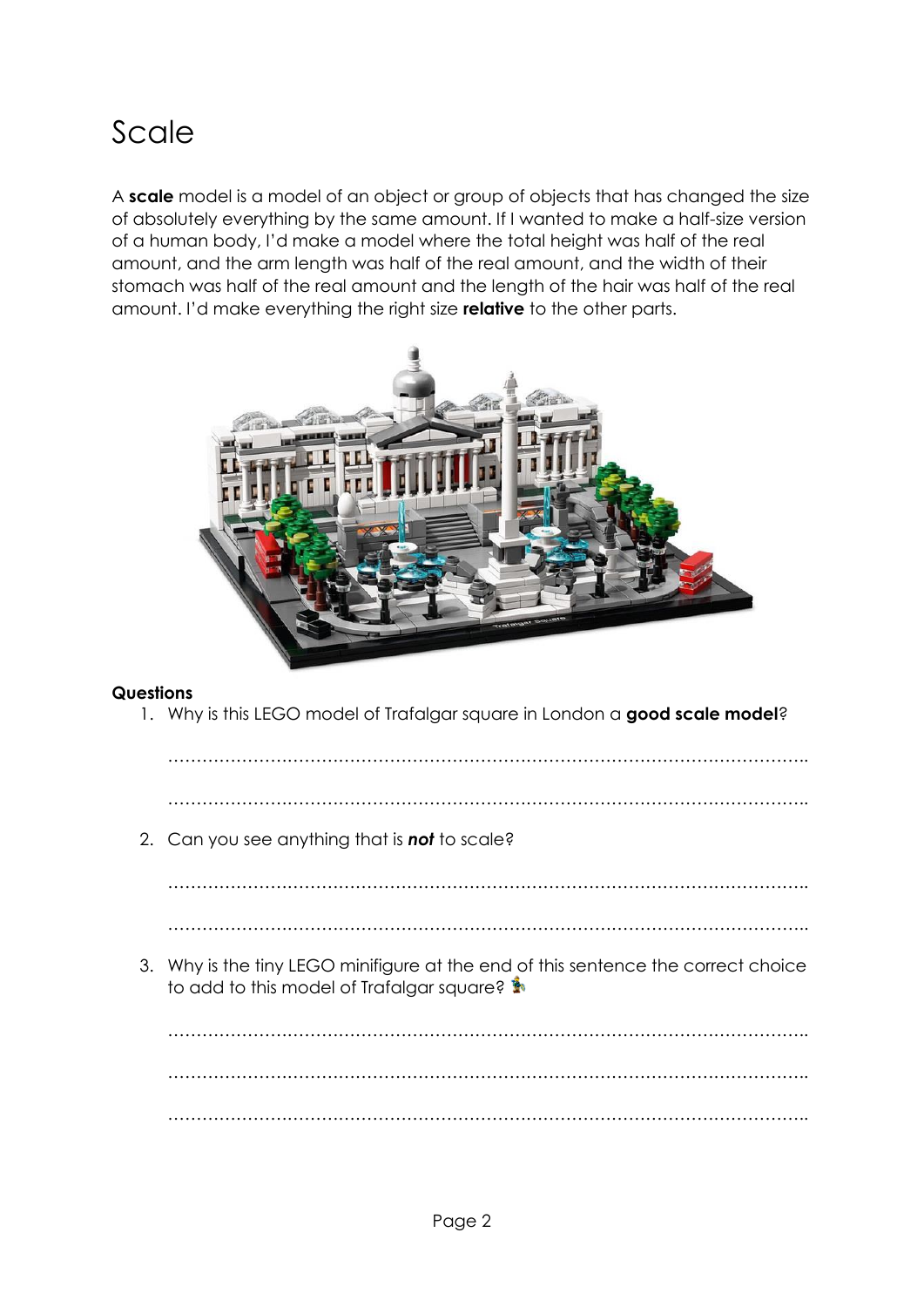# Light in the universe

**Luminous** objects are objects that **emit** (give out) light. In our solar system, the sun is the only luminous object. All of the planets and moons **reflect** light (the light from the sun bounces off them) and **absorb** light but they don't **emit** light, so we say they are **non-luminous.**

Light travels in straight lines and travels incredibly quickly (it could travel around the entire world 4 times in a second). If the path of light is blocked by an object, then behind the object a **shadow** forms. A **shadow** is an area that experiences less light and so appears darker than the surrounding areas.

#### **Questions**

4. On the dotted line, draw the regions that would appear as shadows.

| Light Light |  |
|-------------|--|
|             |  |
|             |  |

5. On the dotted line, draw the regions that would appear as shadows when the sun is high in the sky (on the left) and when it is lower in the sky (on the right).

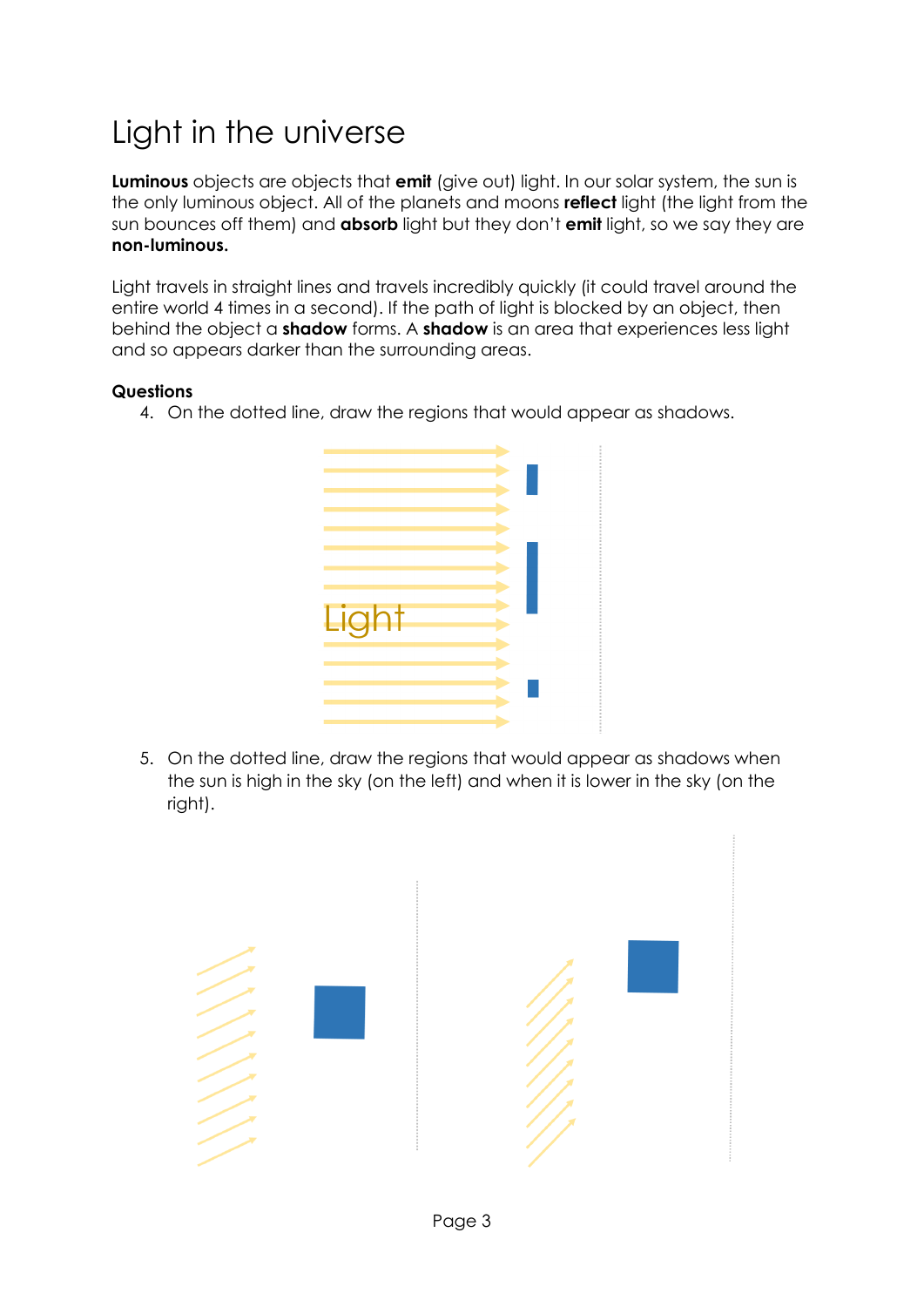# The size of the earth

The true size of the earth was first worked out in a simple and ingenious way by a man named Eratosthenes, who lived in the city of Alexandria in Egypt in the third century B.C. He was an astronomer, historian, geographer, philosopher, poet, theatre critic and mathematician. He was also the chief librarian at the great library of Alexandria and one day while reading a **papyrus** book in the library he came across a curious account.



He read that at precisely noon on the longest day of the year, the shadows from temple columns or vertical sticks in the city of

Syene would grow so short that they could not be seen. At that moment the sun was exactly overhead. It was an **observation** that someone else might easily have ignored - sticks, shadows, the position of the sun – what possible importance might they have? But Eratosthenes was a scientist and his **contemplation** of these homely matters changed the world. Because Eratosthenes has the idea to experiment, to actually ask whether a stick in his city of Alexandria, 800km north of Syene, would cast a shadow near noon on June 21st. And it turns out, they did.

Eratosthenes asked himself how it could be that at the same moment a stick in Syene would cast no shadow and a stick in Alexandria, 800km to the north, would cast a very definite shadow? The answer was that the surface of the earth is curved because it is a **globe**.

The sun is so far away that the rays are parallel when they reach the Earth. Sticks at different angles to the sun's rays will cast shadows of different lengths. Not only did Eratosthenes prove that the earth was curved, he went on to deduce the **circumference** of the earth (the distance around its centre) from what he had seen. Eratosthenes knew the distance between Alexandria and Syene: 800km. How did he know this? Because he hired someone to pace out the entire distance so that he could perform his calculation. He used **geometry** to calculate the angle between

Alexandria, the centre of the earth and Syene and used this to estimate that the circumference of the earth must be 40,000km. Amazingly, that's the right answer – we now know that the circumference of the earth is 40,075km! Eratosthenes' only tools were sticks, eyes, feet and brains plus a zest for experiment. With those tools he correctly deduced the circumference of the earth. That's pretty good figuring for 2200 years ago!

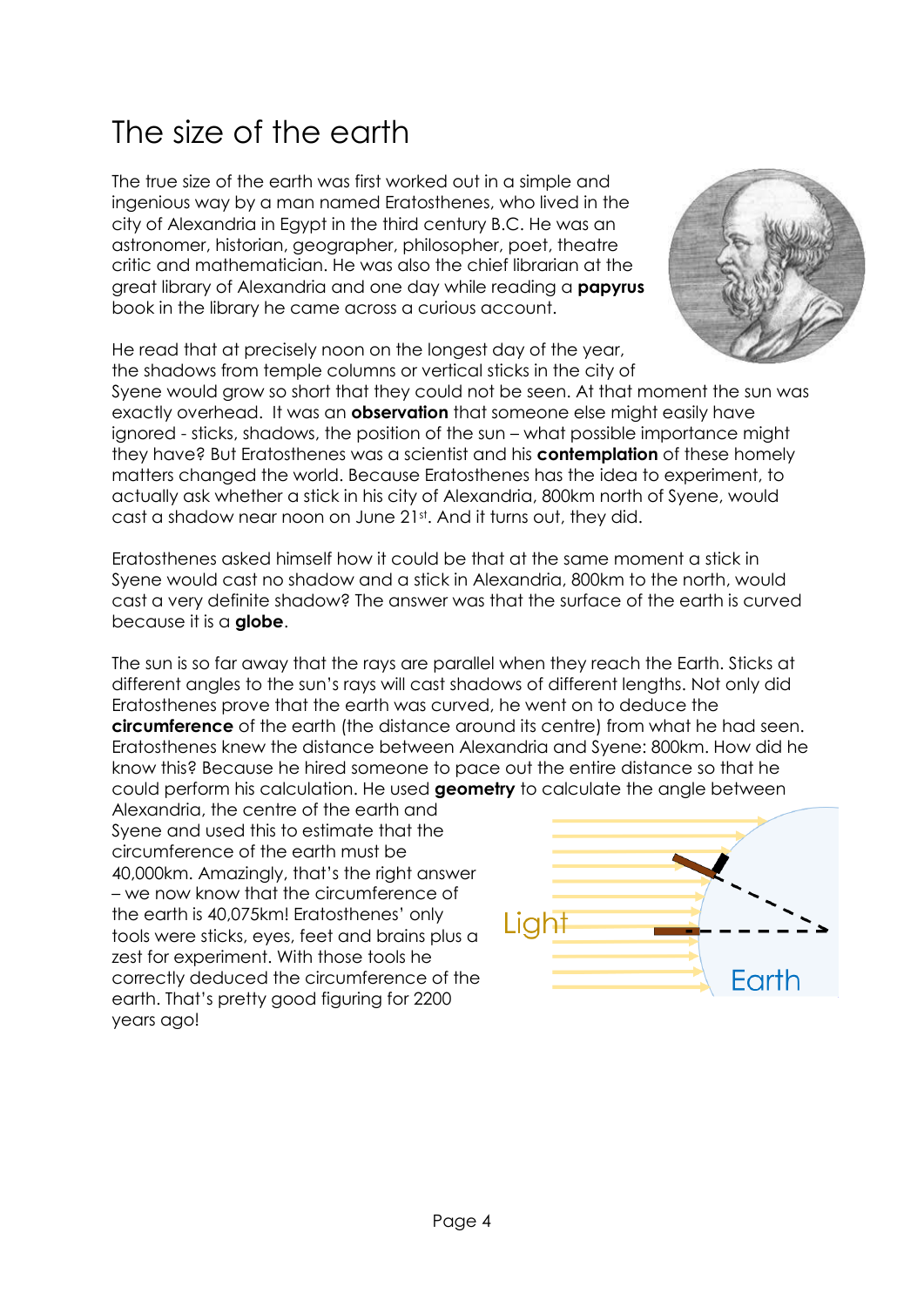### **Questions**

6. Why do you think that Eratosthenes, one of greatest minds of his generation, was working at a library?



8. Draw how long the shadows would be *along the dotted line* (just like in the example on the left hand page) of the surface of the earth for these sticks in three different locations.

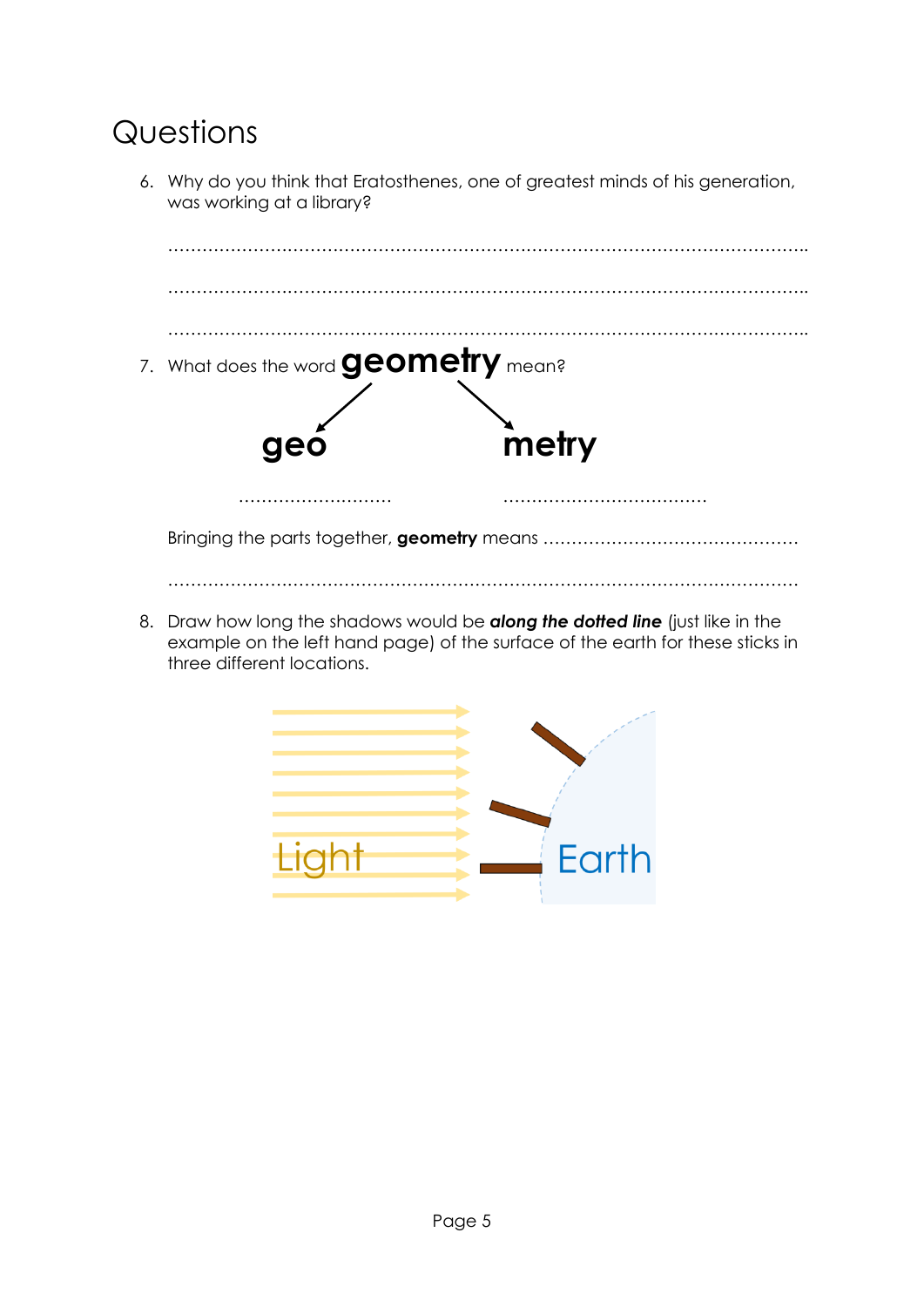# Objects in the universe

The universe as we see it comprises of billions upon billions of galaxies, each containing millions of stars and planets, as well as dwarf planets, asteroids, comets and nebulae. What *are* all of these objects? And which are bigger?

| $\sim$ . The protocolument of the protocolum |           | $\mathcal{L}$ , and minority bigger :    |
|----------------------------------------------|-----------|------------------------------------------|
| Biggest                                      | Universe  | The entirety of everything. The          |
|                                              |           | universe contains every object we        |
|                                              |           | know of.                                 |
|                                              | Galaxy    | A large collection of stars (each a      |
|                                              |           |                                          |
|                                              |           | possible planetary system of its own)    |
|                                              |           | that travel together through the         |
|                                              |           | universe. Our galaxy is the Milky Way.   |
|                                              | Planetary | The collection of objects that are       |
|                                              | system    | attracted by gravity to the central      |
|                                              |           | star. We call our star system the solar  |
|                                              |           | system and it includes our star - the    |
|                                              |           |                                          |
|                                              |           | sun, the eight planets, five named       |
|                                              |           | dwarf planets, the asteroid and          |
|                                              |           | Kuiper belts.                            |
|                                              | Nebula    | A collection of gas and dust that will   |
|                                              |           | eventually form a star.                  |
|                                              |           |                                          |
|                                              | Star      | The luminous object at the centre of     |
|                                              |           | each star system. We call our star the   |
|                                              |           | sun.                                     |
|                                              | Planet    | The non-luminous objects that orbit a    |
|                                              |           |                                          |
|                                              |           | star.                                    |
|                                              | Moons     | The non-luminous objects that orbit      |
|                                              |           | planets.                                 |
|                                              | Dwarf     | The non-luminous objects that orbit a    |
|                                              | Planet    | star that don't fulfil all of the planet |
|                                              |           | criteria.                                |
|                                              | Asteroid  | Generally lumps of rock and metal.       |
|                                              |           |                                          |
|                                              |           |                                          |
|                                              | Comet     | Generally lumps of ice and rock.         |
|                                              |           |                                          |
|                                              |           |                                          |
|                                              |           |                                          |
| Smallest                                     |           |                                          |

The order of the above table isn't perfect. A moon will always be smaller than the planet that it orbits, but it might be bigger than some of the other planets in the same star system. Equally, some asteroids might be bigger than some moons.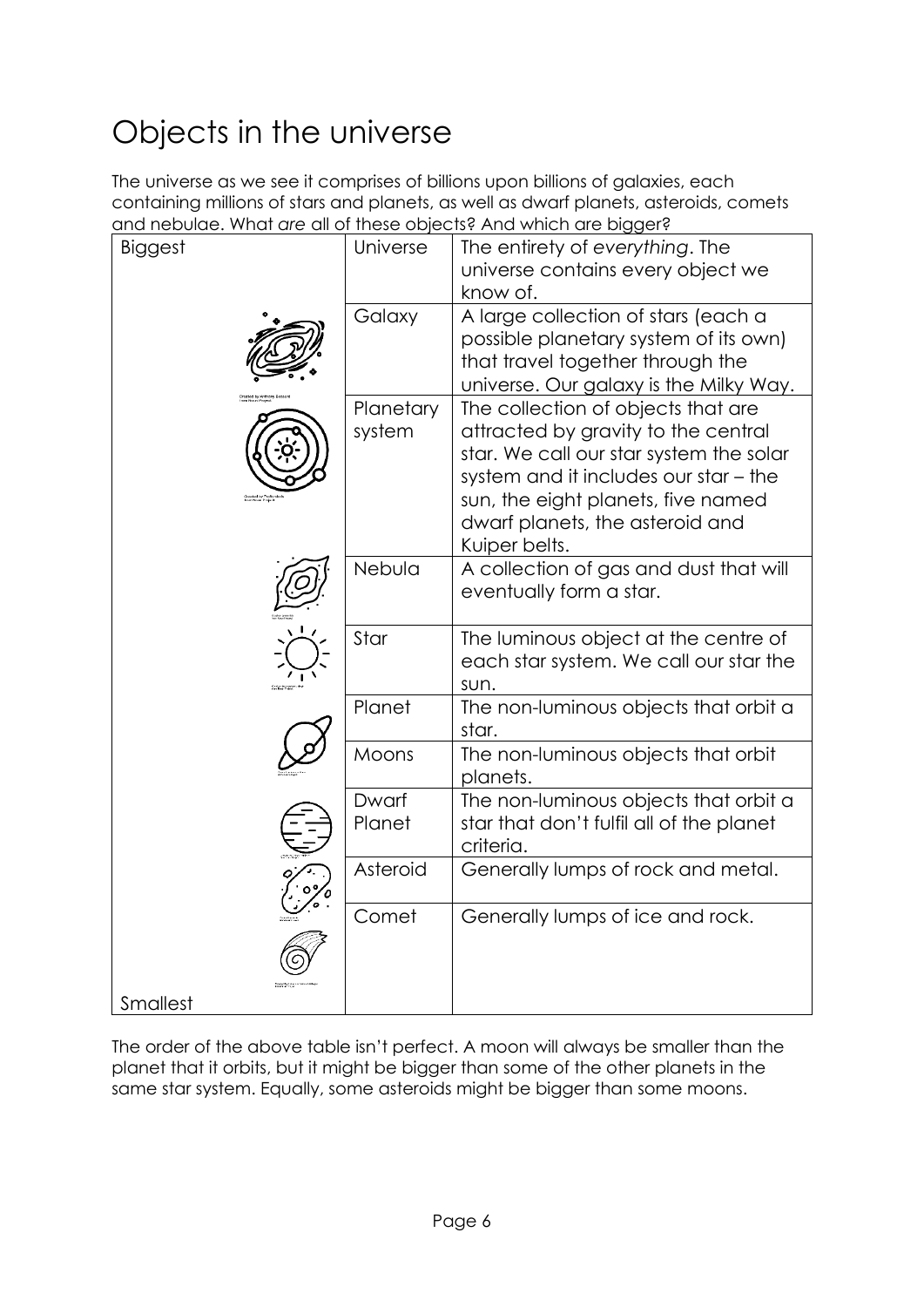

There is lots of motion happening at once in the solar system. The earth spins on its axis, taking 24hours to do so (this is not an orbit) – this gives us the length of the day. It's daytime when the part of the earth that you're on is facing the sun and it's night time when it faces away. The moon orbits around the earth, taking 27.3 days to go the whole way around. This gives us the different **phases** of the moon: full moon, half moon, new moon etc. Finally, the earth orbits the sun, taking 365.3 days to go the whole way around. This gives us our year and the changing of the seasons.

#### **Questions**

9. What motion of the earth gives us day and night?

| 10. What motion of the earth gives us our year?                                                       |
|-------------------------------------------------------------------------------------------------------|
|                                                                                                       |
|                                                                                                       |
| 11. Why might we say that the moon orbits two objects?                                                |
|                                                                                                       |
|                                                                                                       |
| 12. What would I have to change to make the sizes <b>a scale model</b> of the sun,<br>earth and moon? |
|                                                                                                       |
|                                                                                                       |
|                                                                                                       |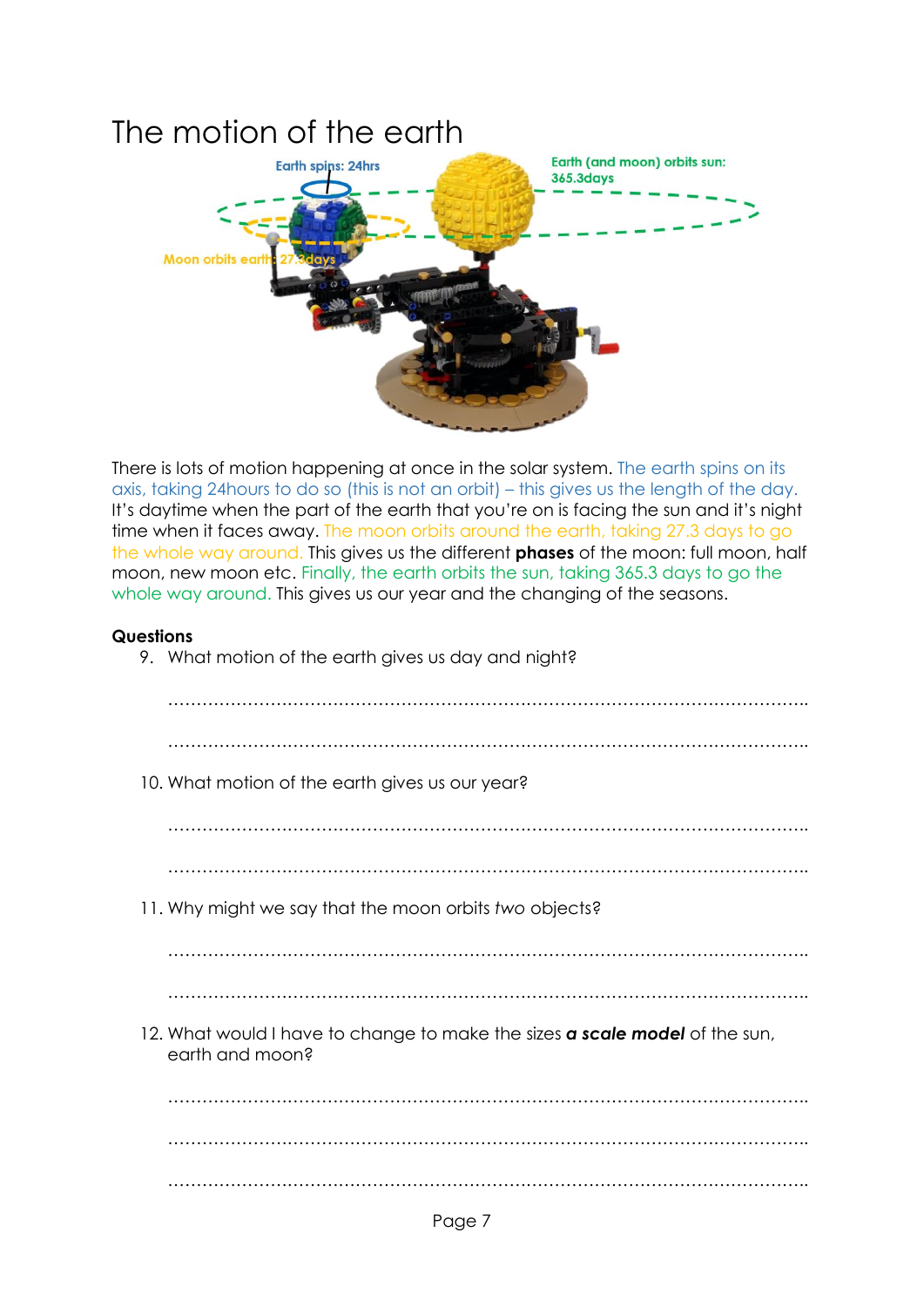## What is an orbit?



# Orbits are not circles

Until 1609, astronomers believed that the planets travelled in **circular** orbits. It took a genius to calculate their actual paths - Kepler discovered that planets travel in **ellipses**. This was a problem for astronomers. No one understood what force could make the planets travel in elliptical orbits. At first, Kepler thought it might be magnetism, but this is not correct.



Note: this image is **not to scale.** In the real solar system:

- The orbits would need to be **much** larger.
- The planets would need to be **much** smaller.
- The ellipses would not be as stretched as this (that's why it took a long time to realise the orbits were not circles.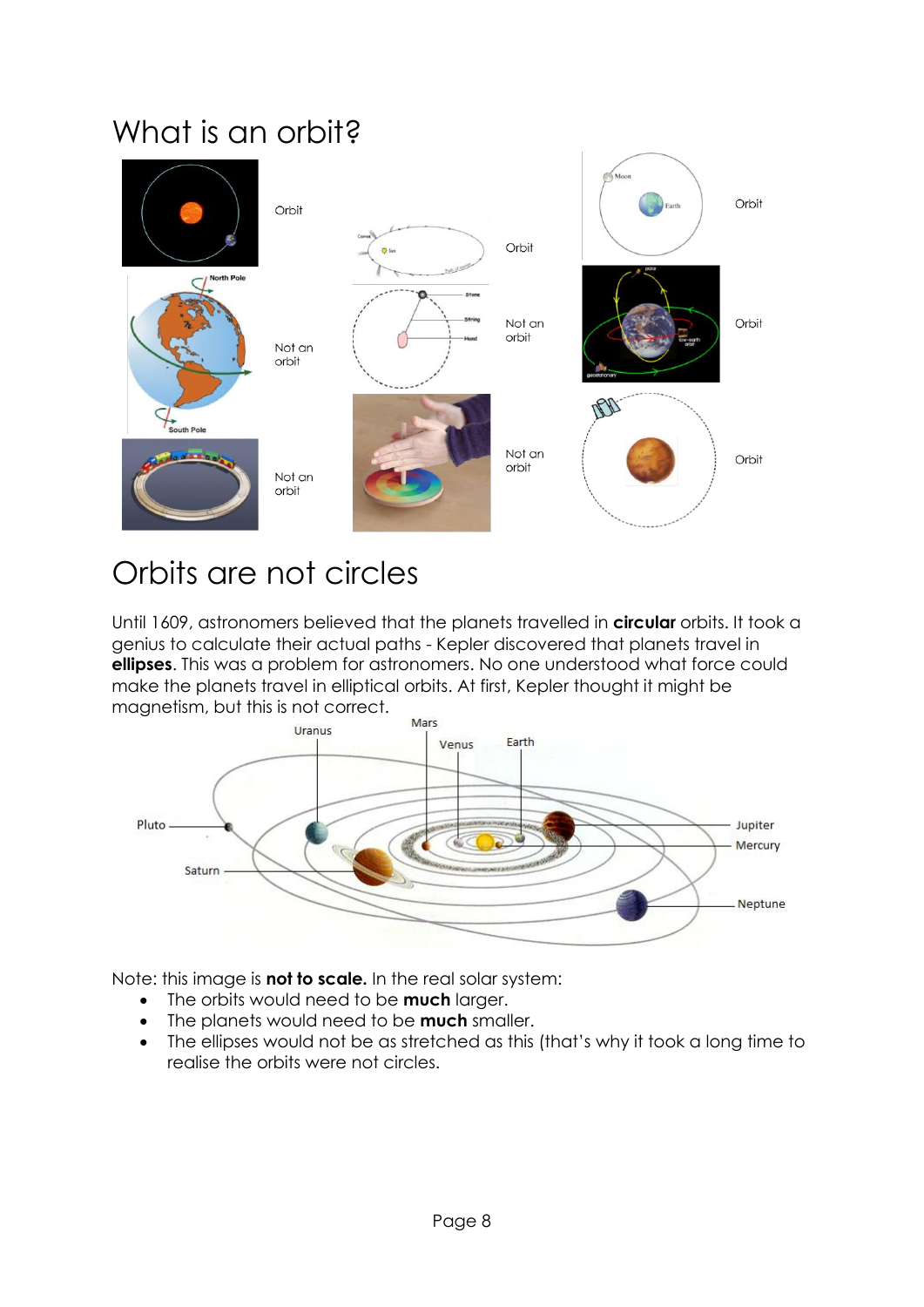# **Questions**

13. Write your own definition of what an **orbit** is.

………………………………………………………………………………………………….. ………………………………………………………………………………………………….. …………………………………………………………………………………………………..

14. Draw a line to show the path that the earth takes around the sun:



15. In terms of **scale**, why is the diagram above not realistic?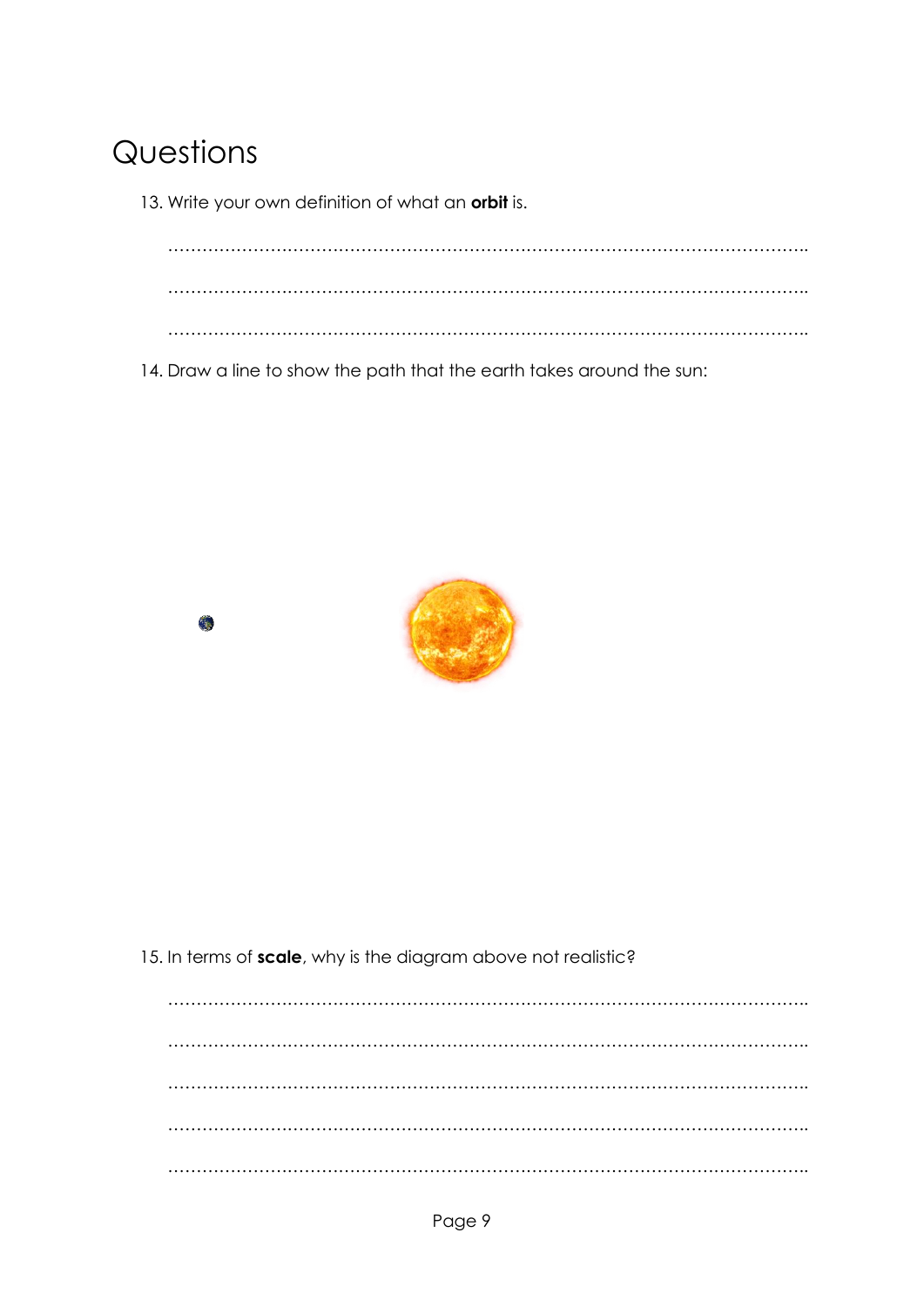# **Exoplanets**

When we look out at the night sky with our eyes, we see lots of stars. When we use telescopes, we can even see entire galaxies that each contain millions of stars. An **exoplanet** is a planet that orbits a distant star, just like the planets in our solar system orbit our star, the sun. One of the easiest ways to spot them is the effect they have on the light from the star when they move between the star and our (or our telescope's) point of view.

As a planet moves in between us and a distant star, the light that hits the planet can no longer get to us – we are in its shadow. This means that if we measure the brightness of that star, it **decreases** (goes down) if a planet moves across it. This method of finding exoplanets is called the **transit method**.



As a planet orbits its star, we see this same decrease in brightness happen over and over again at regular intervals.

From the size of the dip in brightness and the length of time for which it is dimmer, we can learn about the size and speed of the planet.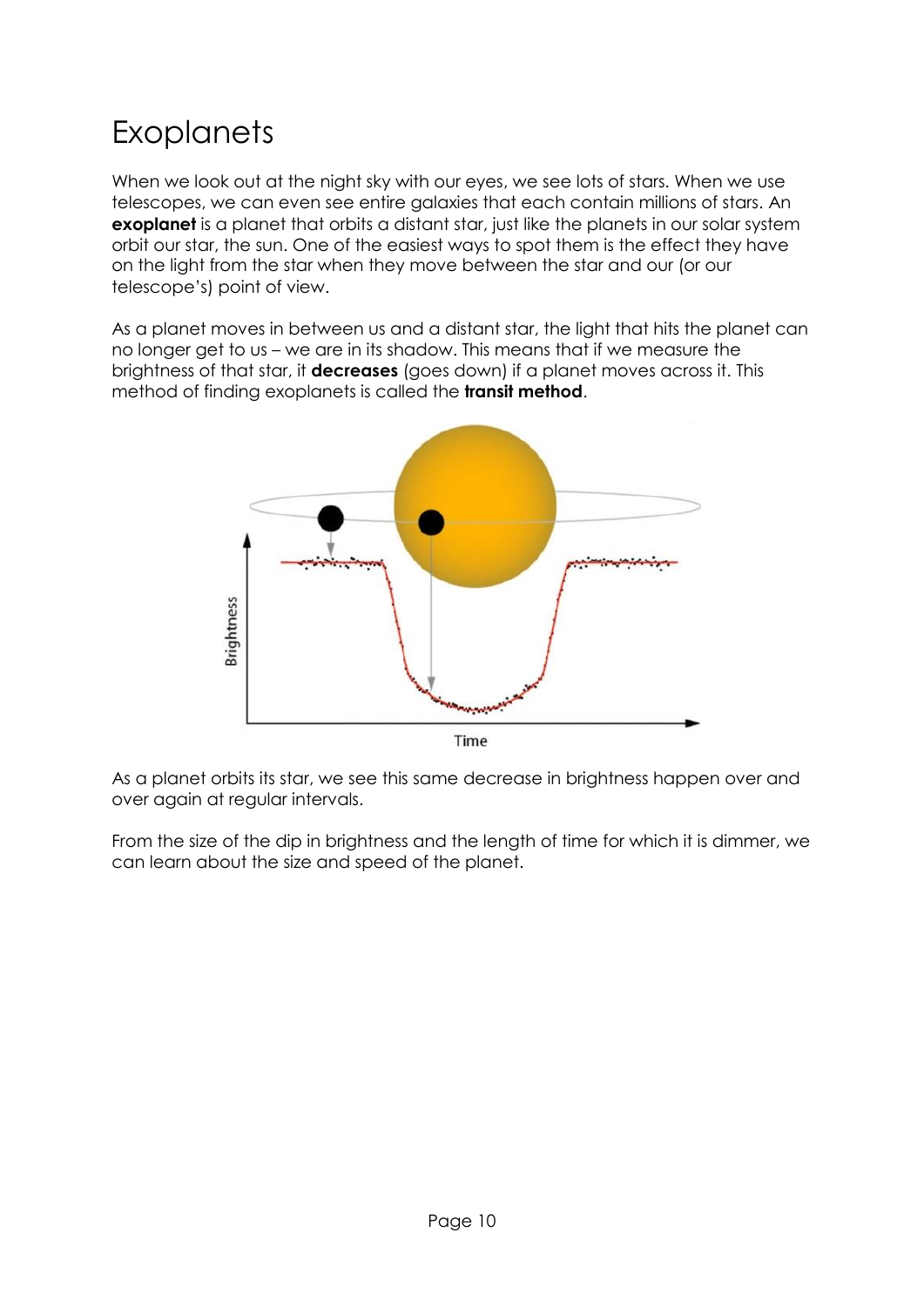#### **Questions**

16. Match the pictures with the different arrows – which part of the light curve is formed by which arrangement of planet and star?



17. Label what is happening in this light curve – the arrows are in different places now.



18. Describe what happens to the amount of light we measure when an exoplanet orbits its star. Your answer should include the words *orbit, brightness, increase, decrease*.

………………………………………………………………………………………………….. ………………………………………………………………………………………………….. ………………………………………………………………………………………………….. ………………………………………………………………………………………………….. ………………………………………………………………………………………………….. ………………………………………………………………………………………………….. …………………………………………………………………………………………………..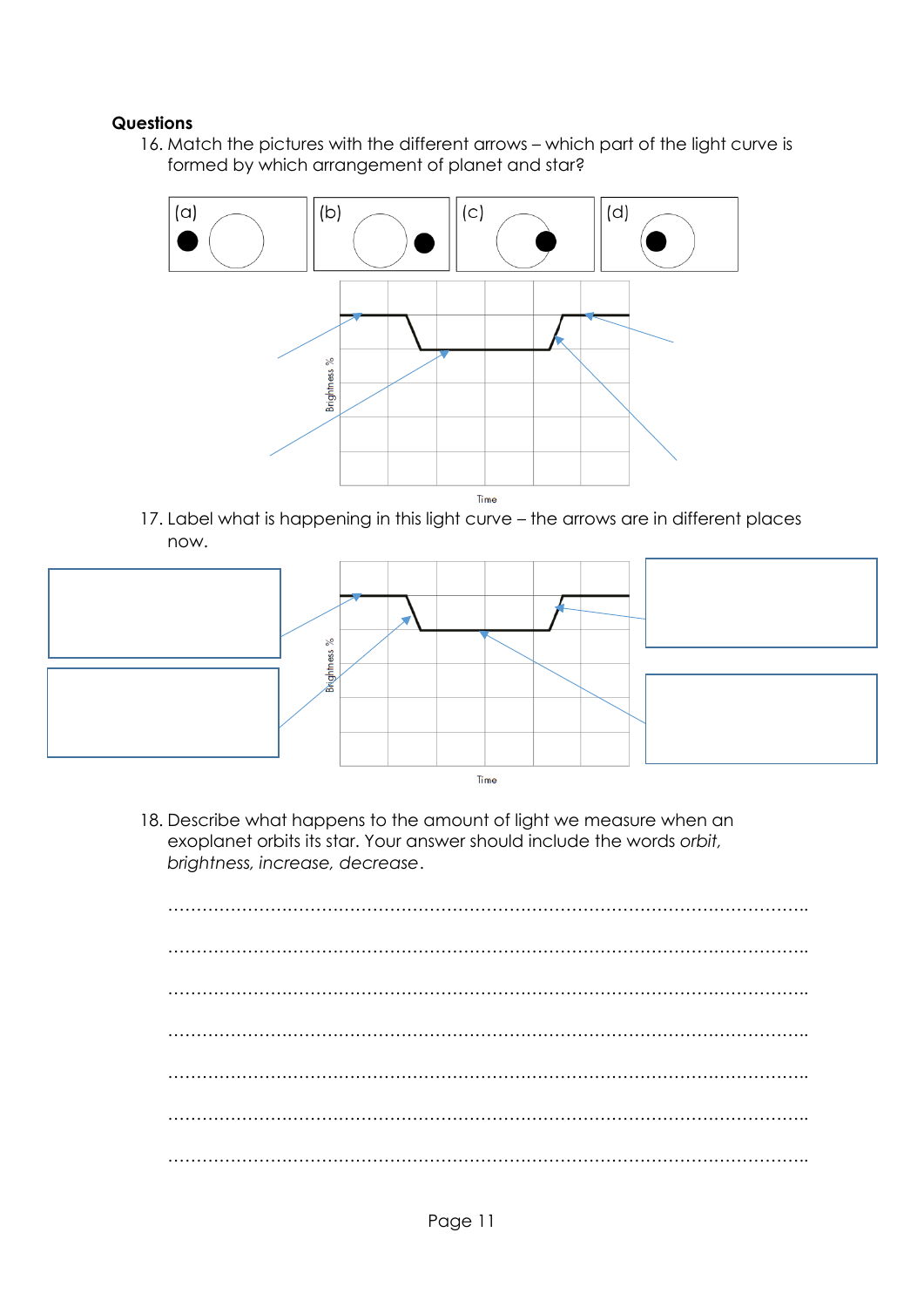19. Add on a light curve to show an exoplanet that is *bigger* than this one



20. Add on a light curve to show an exoplanet that is *faster* than this one



21. When astronomers take their measurements, they are only sure that they have found an exoplanet when they see a dip in the brightness that happens are regularly spaced intervals like this:



Why are astronomers looking for regularly spaced drops in brightness?

………………………………………………………………………………………………….. ………………………………………………………………………………………………….. ………………………………………………………………………………………………….. ………………………………………………………………………………………………….. …………………………………………………………………………………………………..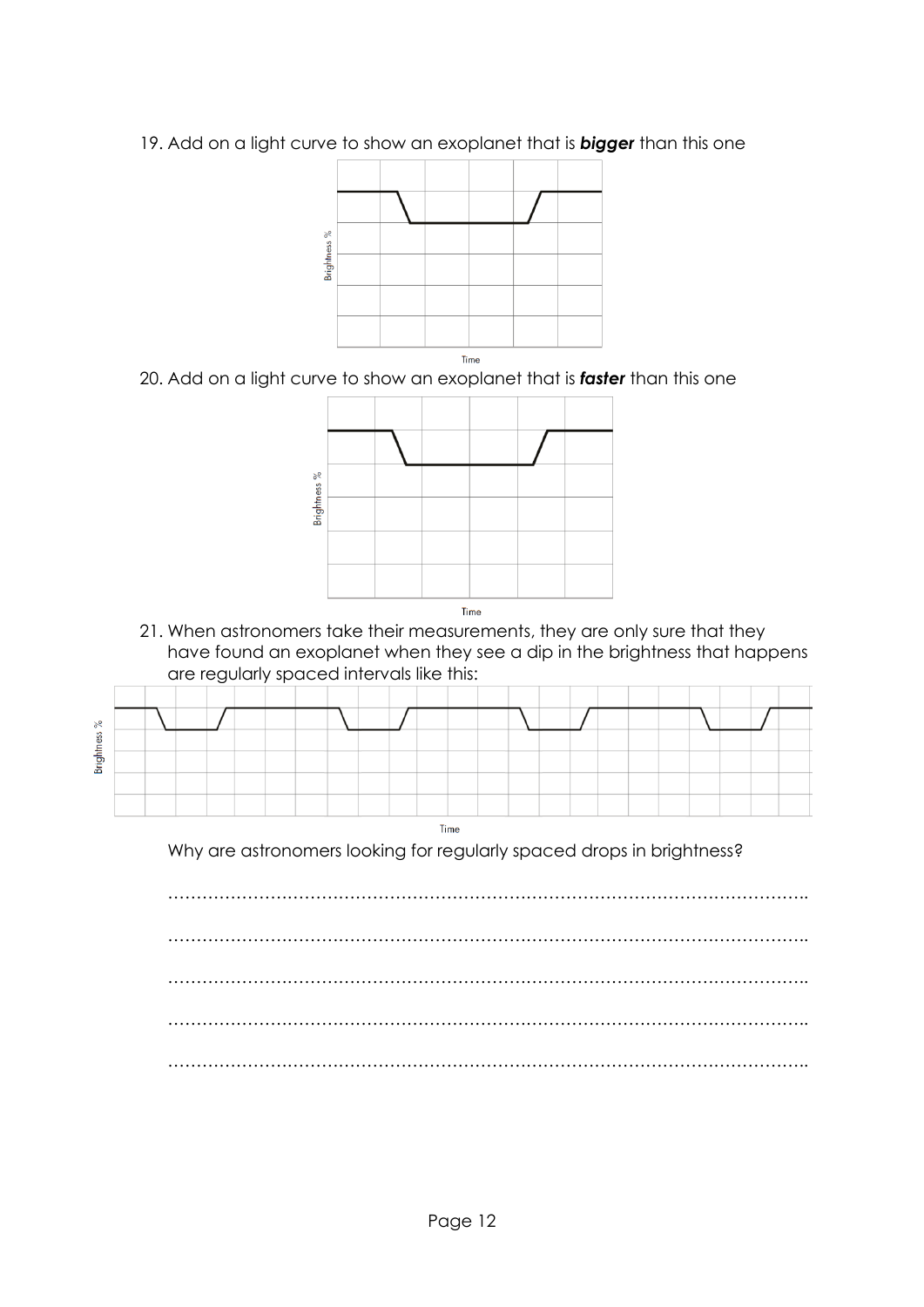22. Each square on the graph above represents 30days. Estimate how long the planet is in front of its star for: